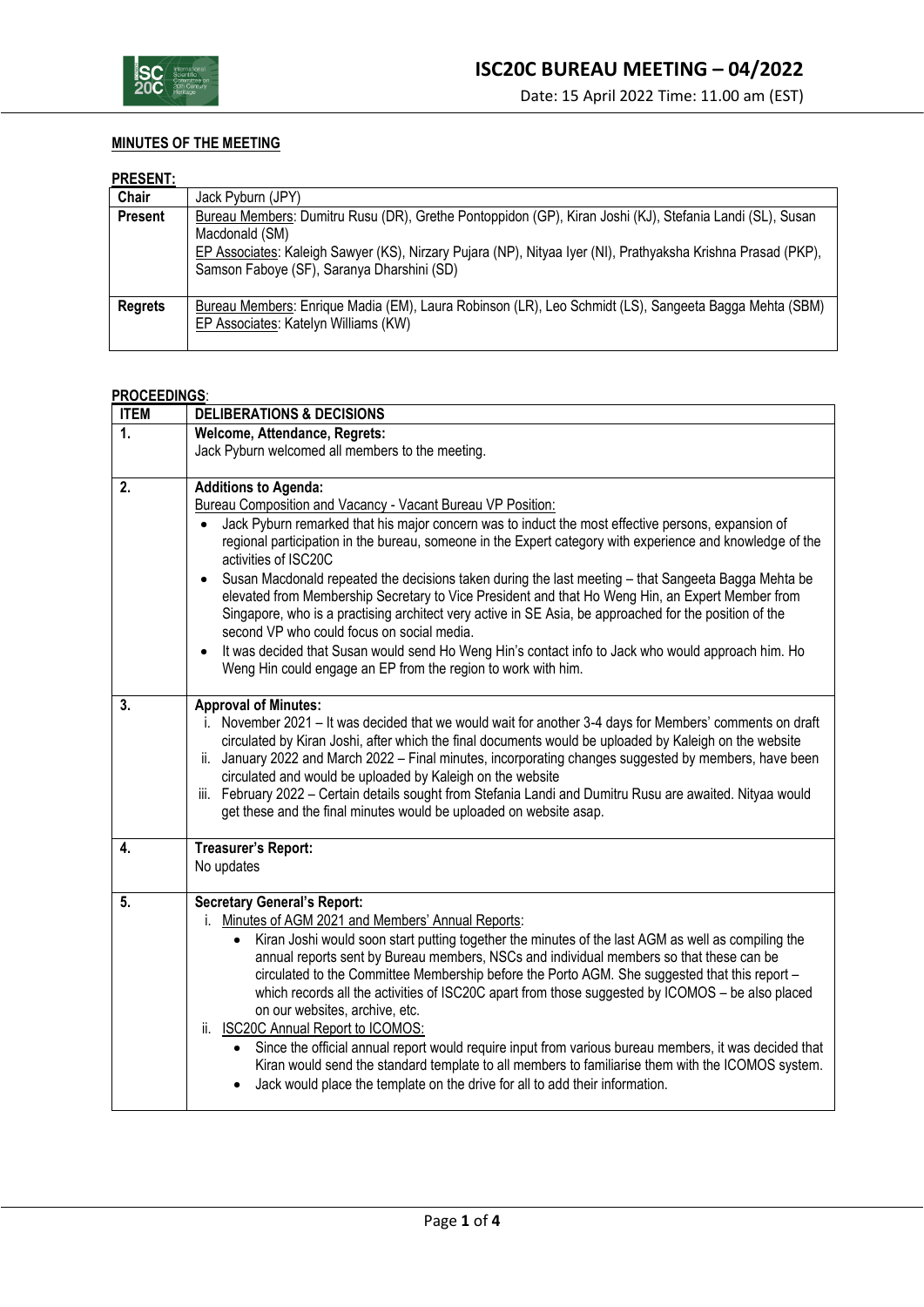## **ISC20C BUREAU MEETING – 04/2022**



| 6. | <b>Group Reports/Updates:</b>                                                                                                                                                 |
|----|-------------------------------------------------------------------------------------------------------------------------------------------------------------------------------|
|    | a. Policy Group:                                                                                                                                                              |
|    | i. Journeys to Authenticity (JtA): No update                                                                                                                                  |
|    | ii. Climate Change: No update                                                                                                                                                 |
|    | iii. Sustainable Development: Saranya Dharshini reported that she and Smriti Pant are working on a                                                                            |
|    | PowerPoint presentation on ISC20C's approach to sustainable development. She would discuss the                                                                                |
|    | draft with Susan and once it is ready, it will be shared with the bureau.                                                                                                     |
|    | iv. Rights-based Approach Working Group: No discussion                                                                                                                        |
|    | b. Advocacy Group:                                                                                                                                                            |
|    | i. Heritage Alerts:                                                                                                                                                           |
|    | Stefania Landi's proposed including a minimum and maximum length limit (as already                                                                                            |
|    | discussed a few months ago) for the new HA template. She suggested 10,000-20,000                                                                                              |
|    | characters, spaces included and that we can include this detail in the form and upload the new                                                                                |
|    | version on the website. The issue to be discussed later.                                                                                                                      |
|    | Dumitru Rusu informed that he had re-sent Jack's letter on the National Hotel case to the Prime                                                                               |
|    | Minister on the National Hotel case, but no response has been received till now.                                                                                              |
|    | ii. World Heritage Advisory:                                                                                                                                                  |
|    | No updates                                                                                                                                                                    |
|    | iii. WM Watch:                                                                                                                                                                |
|    | No updates                                                                                                                                                                    |
|    | iv. Heritage Applause:                                                                                                                                                        |
|    | No updates                                                                                                                                                                    |
|    | c. Education Group:                                                                                                                                                           |
|    | i. EP Mentoring Program:                                                                                                                                                      |
|    | Grethe Pontopiddon informed that a a very successful introductory meeting was held with the<br>$\bullet$                                                                      |
|    | three new Eps - Nirzary Pujara, Prathyaksha Prasad and Samson Faboye, and, that they look                                                                                     |
|    | forward to working more with the EPs over the coming months.                                                                                                                  |
|    | Thematic Framework:<br>ii.                                                                                                                                                    |
|    | Susan Macdonald reported on the progress of the Arab regional workshop in May, which was                                                                                      |
|    | shaping up well. They are working with the national authorities who are also in touch with the                                                                                |
|    | other significant players actively engaged in identification or creating programs in the region.                                                                              |
|    | Efforts were on to somehow engage Nirzary Pujara (who lives in Abu Dhabi) with the project,                                                                                   |
|    | while local ISC20C Members would also be invited to participate.                                                                                                              |
|    | Susan also informed that the local authorities had also offered to do an Arabic translation of the<br>HTF for which all possible support would be provided by GCI and ISC20C. |
|    | Grethe Pontopiddon gave an update on the European Workshops and the progress of the various                                                                                   |
|    | HTF workshops/seminars and the thematic sub-workshops/seminars under consideration. A                                                                                         |
|    | number of meetings are lined up in April and May 2022.                                                                                                                        |
|    | iii. MAP 2021:                                                                                                                                                                |
|    | No updates<br>$\bullet$                                                                                                                                                       |
|    | iv. Toolkit:                                                                                                                                                                  |
|    | Jack Pyburn informed that a sub-committee of Susan Macdonald, Grethe Pontopiddon and him<br>$\bullet$                                                                         |
|    | has been formed to work out an approach for invigorating the Toolkit.                                                                                                         |
|    | He proposed that Enrique Madia should take the lead to implement a model / test idea by creating<br>$\bullet$                                                                 |
|    | a network of his contacts in South America for feeding information in the Toolkit. The project can                                                                            |
|    | be a model which can be repeated in other regions.                                                                                                                            |
|    | The Sub-committee of Jack, Susan and Grethe will begin their work after the Porto AGM.<br>$\bullet$                                                                           |
|    | d. Communications Group:                                                                                                                                                      |
|    | i. Membership:                                                                                                                                                                |
|    | Report on New Members: Based on the documents prepared by Sangeeta Bagga (Membership<br>$\bullet$                                                                             |
|    | Secretary) and sent to Bureau members, Kiran Joshi sought approval for admission of 4 eligible                                                                                |
|    | applicants, Oliver Sukrow (Austria) as Expert Member, and Prathyaksha Krishna Prasad (India),                                                                                 |
|    | Irene Matteini (Italy), and Samson Faboye (Nigeria) as Associate Members. The memberships                                                                                     |
|    | were approved. Welcome letters would be sent to all four and the membership list updated.                                                                                     |
|    | Website/Social Media Updates:<br>ii.                                                                                                                                          |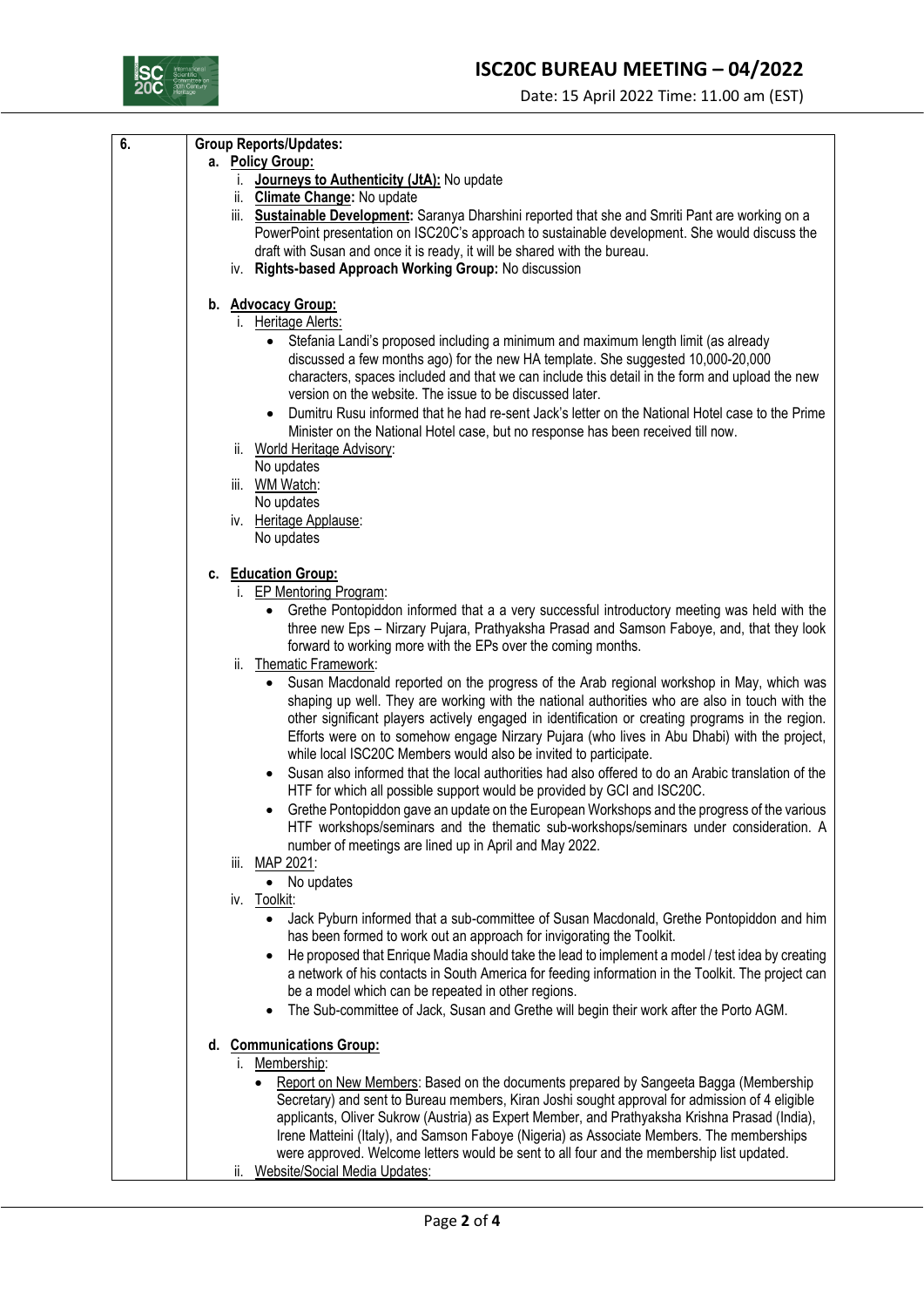

|  | Website:<br>$\bullet$<br>Kaleigh Sawyer informed that they were now very close completing the work on the new<br>website, some pages of which were shared by her. The new additions include a section on<br>History of ISC20C, the PDFs of all translations of the Madrid-New Delhi Document and<br>information regarding the AGM2022 at Porto. The efforts were highly appreciated by all.<br>Kaleigh also shared the link to the new website and asked Bureau members to go through the<br>$\circ$<br>site and send suggestions on additions and corrections.<br>Grethe Pontopiddon raised the question of whether the AGM Minutes would be available on<br>$\circ$<br>the website. Kaleigh clarified that a new category would be created under "News and Events"<br>for Minutes of all bureau meetings as well as the Annual general Meetings<br>It was decided that Kiran Joshi would place all past MoM's, including for AGM 2020 on the<br>$\circ$<br>Google Drive for Kaleigh to post on the website.<br>Kiran suggested that a special presentation on the new website be organised for all members.<br>$\circ$<br>It was decided that when the website is fully ready, an announcement would be made to the<br>entire membership, with a link and perhaps an image of the cover page.<br>Social Media: Kaleigh and her team would begin this task after the new website is completed and<br>formally launched. |
|--|--------------------------------------------------------------------------------------------------------------------------------------------------------------------------------------------------------------------------------------------------------------------------------------------------------------------------------------------------------------------------------------------------------------------------------------------------------------------------------------------------------------------------------------------------------------------------------------------------------------------------------------------------------------------------------------------------------------------------------------------------------------------------------------------------------------------------------------------------------------------------------------------------------------------------------------------------------------------------------------------------------------------------------------------------------------------------------------------------------------------------------------------------------------------------------------------------------------------------------------------------------------------------------------------------------------------------------------------------------------------------------------------------------------------------|
|  |                                                                                                                                                                                                                                                                                                                                                                                                                                                                                                                                                                                                                                                                                                                                                                                                                                                                                                                                                                                                                                                                                                                                                                                                                                                                                                                                                                                                                          |
|  | iii. Porto AGM / June 2022:<br>Jack Pyburn recapitulated the details of the 3-Day Program and informed that the events on Day 1<br>(ISC20C business meeting and presentations by members and NSCs) would be organized in a<br>blended mode. Jack, Grethe, Susan and Dumitru confirmed that they would attend in person.<br>Jack also clarified that there is no fee for attending the AGM, and that the registration fee is meant<br>$\bullet$<br>only to cover actual costs of transport for site visits, etc. Discussions were held on the possibility of<br>financial support for EPs. It was decided that while no grants could be made available for travel or<br>hotel stays, ISC20C - as a gesture of appreciation of their contribution - could consider<br>reimbursement of registration fee of Bureau EPs from its resources. Jack also suggested that in<br>view of the next AGM 2023 at Sydney, we should soon work out a policy /approach/plan on where<br>and how the financial resources of ISC20C are to be used.                                                                                                                                                                                                                                                                                                                                                                                        |
|  | Stefania Landi, who is responsible for organizing the special presentations by members and NSCs,<br>suggested that:<br>$\circ$ A call for members presentations (5 mins max) for the AGM2022 be launched, asking for<br>abstracts of a maximum of 1000 characters (spaces included) and a maximum of 3 images,<br>with deadline 15th of May, and confirmation of acceptance by 20th of May. It was decided that<br>a slide limit for the accepted presentations should also be specified. A similar request would<br>be sent to all NSC20C coordinators to participate in the AGM with a 5-mins presentation about<br>the activities developed in their country. Both the above groups would be informed that they<br>can also present remotely or with a pre-recorded video<br>Stefania would send the draft text for Call for Presentations for approval of bureau members.<br>O<br>Once approved, the notice can be sent through ISC20C Secretary General's email.<br>Stefania also proposed that the members be informed that the abstracts of the accepted<br>$\circ$<br>presentations will be published on the ISC20C webpage together with one copyright free<br>image. Kiran Joshi reiterated her earlier proposals for publishing abstracts and presentations<br>made during AGM2022. Stefania would ask all concerned for revised abstracts and images<br>which could be published on the website.             |
|  | Jack Pyburn would put together a breakdown / detailed timeframe for Day 1, which will also include<br>a dedicated time slot for a presentation by Kaleigh Sayer on the new website.<br>Re Day 2 and Day 2: Susan Macdonald informed that there were no further updates on the program<br>$\bullet$<br>for Day 2. Day 3 events were being manged solely by Teresa Cunha.                                                                                                                                                                                                                                                                                                                                                                                                                                                                                                                                                                                                                                                                                                                                                                                                                                                                                                                                                                                                                                                  |
|  | iv. Sydney AGM / Aug-Sept 2023:<br>Susan Macdonald gave a recap of the details of the Sydney AGM discussed during the last<br>$\bullet$<br>meeting. The issue of whether or not to organize a workshop on 'Sustainability & Climate Change'<br>was discussed at length - whether the topic would be of sufficient interest to 20C members, whether<br>members would be willing to stay for an additional day, considering their busy schedules and the<br>additional expense involved. Susan informed that a lot of interesting work on the topic was being<br>done in Australia and the proposed workshop would be a good opportunity to learn about the topic<br>and get familiar with recent case studies.<br>v. Further Discussions on Climate Change, Sustainability and 20C Heritage:                                                                                                                                                                                                                                                                                                                                                                                                                                                                                                                                                                                                                              |
|  |                                                                                                                                                                                                                                                                                                                                                                                                                                                                                                                                                                                                                                                                                                                                                                                                                                                                                                                                                                                                                                                                                                                                                                                                                                                                                                                                                                                                                          |